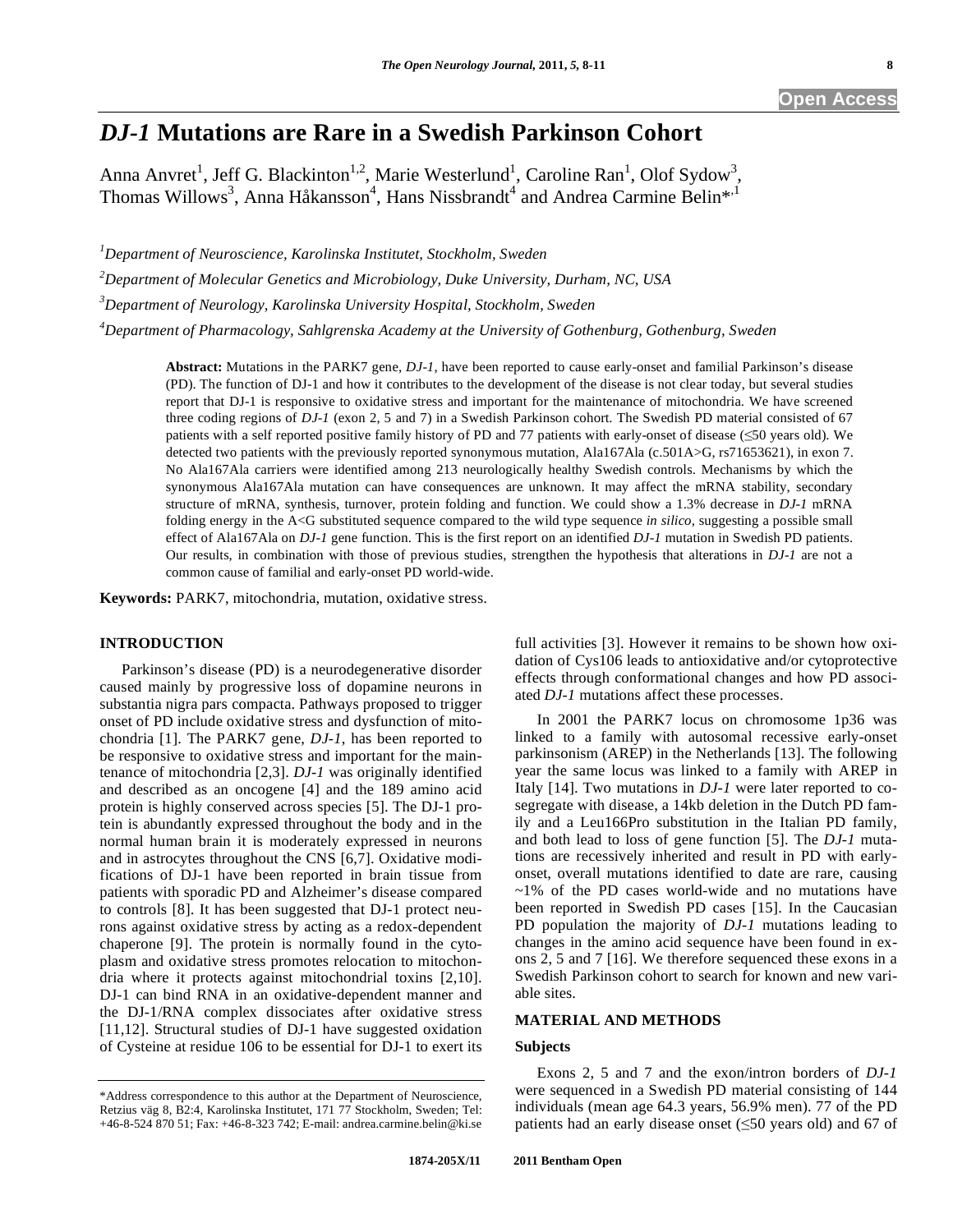the patients had a self reported positive family history of PD in one or more first-, second- or third-degree relatives (15 of these patients had early-onset as well). 66 of the early-onset cases have previously been investigated for possible changes in copy numbers in exon 1, 3, 5 and 7 of *DJ-1* although no aberrations were detected [17]. These patients were screened for *Parkin* point mutations and *Parkin*, *-Synuclein*, *UCH-L1* and *PINK1* exon copy number aberration as well. No known PD causing *Parkin* mutation or copy number aberration was found. Control subjects consisted of 213 neurologically healthy participants from the Stockholm area (mean age 75.8 years, 41.3% men). The material was obtained after informed oral and written consent and approval of the local ethics committee at Karolinska Institutet and University of Gothenburg. All PD subjects met the United Kingdom Parkinson's Disease Society Brain Bank Criteria for PD except that more than one affected relative was allowed [18]. DNA was extracted from blood according to standard protocol.

### **Sequencing**

 Samples from PD patients were analyzed with automated capillary sequencing. Polymerase chain reaction (PCR) was carried out using Taq DNA polymerase and the following primer sequences: exon 2 forward primer 5´-TCTCAGGG TTGCAATGAAAG-3´; reverse primer 5´-AAGCGTTAA ATGTGAGCAGTG-3´, exon 5 forward primer 5´- AAATAGGTCAGAGAGCTTGTGG-3´; reverse primer 5´- TCAAACCATCGAATGAAAGG-3´ and exon 7 forward primer 5´-ACAGTGTTGGGTTTATATGCTG-3´; reverse primer 5´-GGACAGCGACTTCTGAACAC-3´. 40 cycles were run at 95°C for 45 s, 56°C for 40 s and 72°C for 1 min followed by 7 min terminal elongation at 72°C. The PCR products were 337 bp (exon 2), 258 bp (exon 5) and 378 bp (exon 7) of the *DJ-1* gene. Purification of the amplified fragment was performed by using QIAquick® PCR Purification kit (Qiagen, Hilden, Germany). The isolated DNA fragments were sequenced using a DTCS kit followed by automated capillary gel electrophoresis (CEQ 2000 system, Beckman Coulter Inc., Fullerton, CA, USA), following the provider's instruction.

# **Pyrosequencing**

 To specifically screen neurologically healthy controls for the Ala167Ala mutation in exon 7 we used pyrosequencing [19] and the following primer sequences; forward primer 5´- AGACGGCCTGATTCTTACAAGC-3´; reverse primer 5´- GGCCTGTTTCTCTAAGTGATCG-3´ and sequencing primer 5´-CTTCGAGTTTGCGC-3´. The reverse primer was biotinylated at the 5´-end. Positive controls for the Ala167Ala mutation were used in the pyrosequencing assay to guarantee accuracy of the method as well as water controls. PCR was carried out with Taq DNA polymerase to amplify a 175 bp fragment. 45 cycles were run at 95°C for 20 s, 57°C for 20 s and 72°C for 30 s followed by 7 min terminal elongation at 72°C, after which the biotinylated PCR product was immobilized on streptavidin-coated beads by mixing at 2500 rpm for 10 min at room temperature according to manufacturer's instructions. The immobilized DNA template was then captured onto filter probes (PyroMark Vacuum Prep Tool, Biotage AB, Uppsala, Sweden). The filter probes were flushed with 70% ethanol, denaturation solution, washing buffer and the single-stranded template was annealed to a reverse sequencing primer at 80°C for 2 min followed by cooling to room temperature. All solutions used in sample preparation were prepared according to manufacturer's instructions (Biotage AB, Uppsala, Sweden). Samples were analyzed on an automated pyrosequencer using a PSQ 96 System together with single SNP Software and SNP Reagent Kits (Biotage AB, Uppsala, Sweden).

### **Prediction of mRNA Secondary Structure**

 To evaluate the possible effect of the identified Ala167Ala mutation on the *DJ-1* mRNA level, the secondary structure was predicted using the publicly available online software mfold version 3.2 [20,21]. Partial *DJ-1* mRNA sequences of 141 nucleotides including flanking sequences (70 nucleotides) on either side of the mutation were analyzed and compared to the wild type sequence.

# **RESULTS**

 In 144 PD cases we identified the synonymous mutation, Ala167Ala (c.501A>G, rs71653621), in exon 7 of *DJ-1* in two PD patients (Fig. **1** and Table **1**). No Ala167Ala carriers were identified among the 213 neurologically healthy Swedish controls. To test whether the synonymous Ala167Ala substitution has a possible effect on the secondary structure of *DJ-1* mRNA we performed a structure analysis *in silico*. Our results indicated a small decrease in mRNA folding en-



**Fig. (1).** Results from automated capillary sequencing of exon 7 in *DJ-1* including the Ala167Ala (c.501A>G, rs71653621) mutation using a reverse sequencing primer (T>C). **a**) A homozygous wild type (WT) T/T, Ala167Ala carrier and **b**) a heterozygous (Het) T/C, Ala167Ala carrier.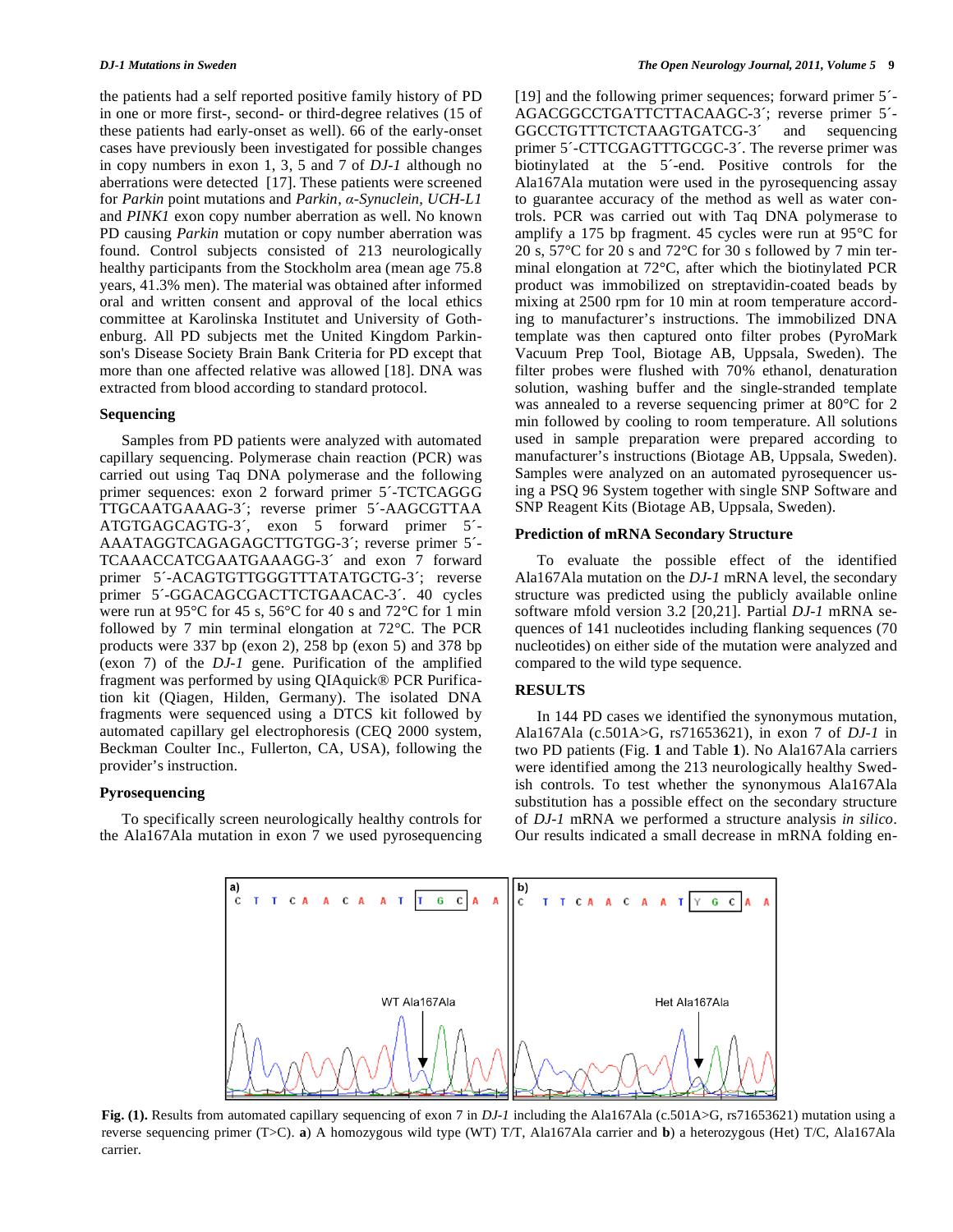**Table 1. Patient Information on the Two Individuals with Parkinson's Disease (PD) Heterozygous for the** *DJ-1* **Mutation Ala167Ala (c.501A>G, rs71653621) in Exon 7** 

|                   | <b>Sex</b> | <b>Family history</b>  | Age at sampling | Age of onset | <b>Brief history</b>                                                                                                                                 |
|-------------------|------------|------------------------|-----------------|--------------|------------------------------------------------------------------------------------------------------------------------------------------------------|
| CASE              | Female     | <b>Brother With PD</b> |                 | 69           | Moderately advanced PD, ON/OFF with some motor fluctuations<br>but dominating non-motor symptoms in off.                                             |
| CASE <sub>2</sub> | Male       | No known heredity      | 65              | 48           | Benign course. Minimal motor fluctuations but walking unassisted<br>after 24 years disease. Diagnosed with Alzheimer's disease as well<br>at age 66. |

**Table 2.** *In Silico* **mRNA Folding Energy (kcal/mol) for the Wild Type (WT) and Mutated (MUT) Ala167Ala** *DJ-1* **Sequences** 

| <b>Individual structures</b> | Minimum free energy (kcal/mol) |                      |  |  |
|------------------------------|--------------------------------|----------------------|--|--|
|                              | WT Ala167Ala                   | <b>MUT Ala167Ala</b> |  |  |
| Structure 1                  | 39.10                          | 38.80                |  |  |
| Structure 2                  | 38.90                          | 38.60                |  |  |
| Structure 3                  | 38.00                          | 37.70                |  |  |
| Structure 4                  | 37.30                          | 37.00                |  |  |
| Structure 5                  | -                              | 37.00                |  |  |
| Average                      | 38.33                          | 37.82                |  |  |

ergy (1.3%) in the A>G substituted sequence compared to the wild type sequence (Table **2**).

# **DISCUSSION**

 The number of *DJ-1* mutations described today is low and they account for only a few PD cases in different populations [16]. In the present study, we have searched for mutations in exon 2, 5 and 7 and in the exon/intron borders of *DJ-1*, since variations have been reported in these regions [22]. We detected a heterozygote Ala167Ala mutation in two out of 144 Swedish PD patients, but no Ala167Ala carriers were identified among the 213 neurologically healthy controls. This is the first report on *DJ-1* mutations identified in a Swedish PD material. The Ala167Ala mutation was previously identified in a PD patient (homozygote carrier) from the United Kingdom and in a patient from a North American material with Caucasian/Hispanic origin (heterozygote carrier) [22,23]. One of the Swedish Ala167Ala carriers was diagnosed with Alzheimer's disease as well (Table **1**), which is in agreement with the reports that *DJ-1* has been implicated in Alzheimer's disease [8]. Mechanisms by which the synonymous Ala167Ala mutation may have consequences on the protein level and predispose to disease are not well understood. The DJ-1 protein has been suggested to act in multiple pathways and hypothesized that loss of the protective function of DJ-1 in dopaminergic neurons can lead to neurodegeneration [24]. Several possibilities have been suggested for synonymous mutations including alterations of mRNA stability, secondary structure, transcriptional activity, or changes in protein synthesis, folding, levels, turnover and/or function [25]. We found a small decrease in mRNA folding energy (1.3%) comparing the mutated Ala167Ala sequence with the wild type sequence, suggesting a possible effect of Ala167Ala on *DJ-1* gene function [26]. However, no strong conclusions can be drawn from the artificial conditions used for modeling secondary structures *in silico*.

 The frequency of *DJ-1* mutations has been reported to vary among PD populations with different ethnic origin, Caucasian: 0.91%, Asian: 3.03%, Arab: 0.74% and Ashkenazi Jews: 1.96% and copy number variations in *DJ-1* have so far only been reported in the Caucasian PD population (0.54%) [16]. We found the Ala167Ala mutation in two PD patients in our Swedish cohort, but no other genetic variant in any of the three investigated exons. The observed *DJ-1* mutation frequency (1.4%) is in agreement with findings in other Caucasian PD populations.

### **CONCLUSION**

 This is the first report on a *DJ-1* mutation identified in Swedish PD patients. Based on the results of the screening in our Swedish cohort as well as the results from other studies, it appears clear that mutations in *DJ-1* are a rare cause of familial and early-onset PD world-wide.

# **ACKNOWLEDGMENTS**

 We would like to thank Professor Laura Fratiglioni for providing us with control samples from the Swedish National Study on Aging and Care in Kungsholmen (SNAC-K) project and Doctor Fengqing Xiang for excellent technical assistance. The study was supported by the Swedish Research Council, the Swedish Brain Foundation, Karolinska Institutet Funds, the Swedish Parkinson Foundation, Swedish Brain Power and Åhlen´s Foundation.

# **REFERENCES**

- [1] Leroy E, Boyer R, Auburger G, *et al*. The ubiquitin pathway in Parkinson's disease. Nature 1998; 395: 451-2.
- [2] Canet-Aviles RM, Wilson MA, Miller DW, *et al*. The Parkinson's disease protein DJ-1 is neuroprotective due to cysteine-sulfinic acid-driven mitochondrial localization. Proc Natl Acad Sci USA 2004; 101: 9103-8.
- [3] Kahle PJ, Waak J, Gasser T. DJ-1 and prevention of oxidative stress in Parkinson's disease and other age-related disorders. Free Radic Biol Med 2009; 47: 1354-61.